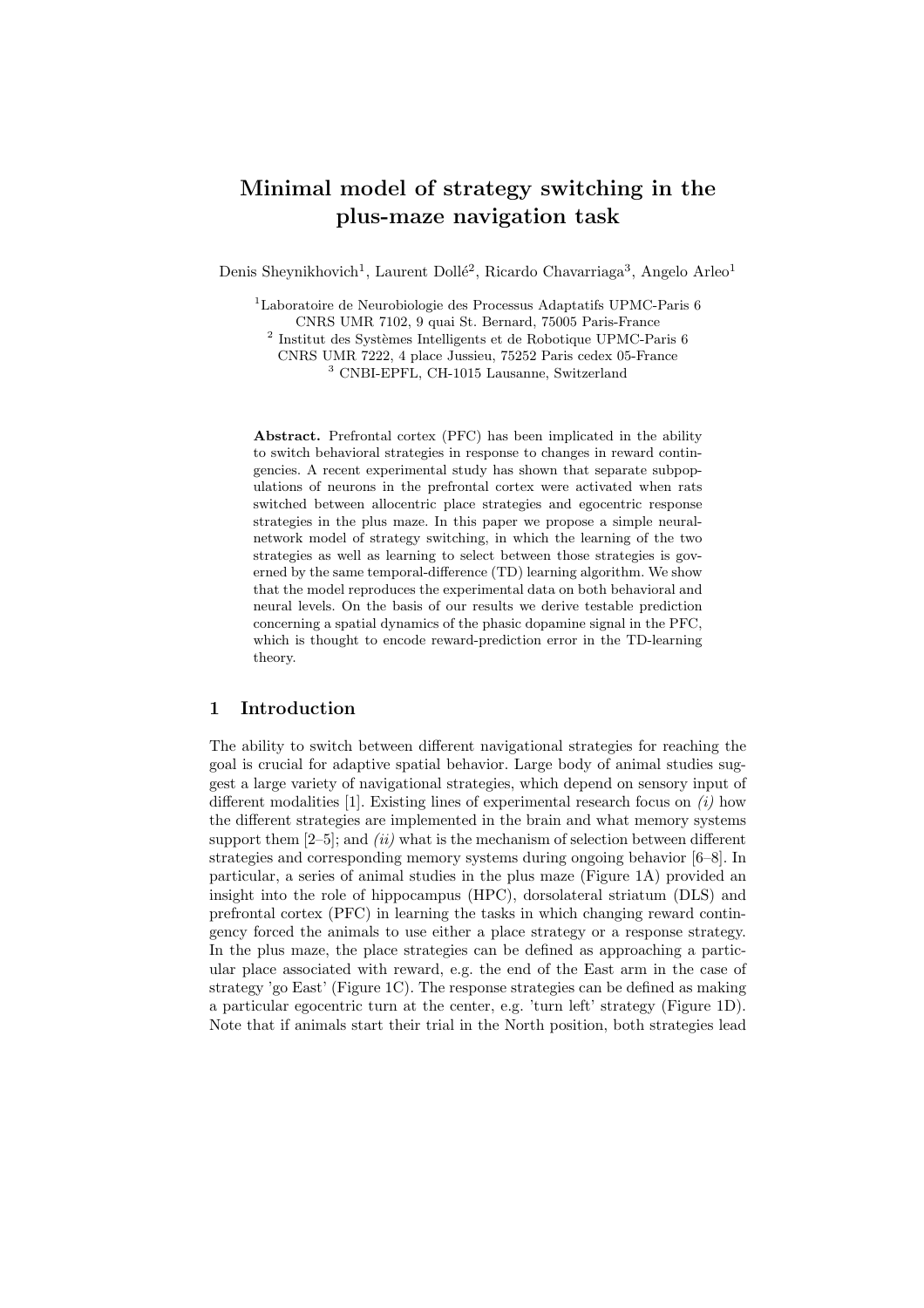to the same location. In contrast, the two strategies lead to different locations if the starting position is South, permitting the dissociation between the two strategies.

Experimental studies in the plus maze have shown that rats with inactivated HPC were strongly biased towards response strategies, while they were biased towards place strategies when DLS was inactivated [4, 5]. In other experimental environments a double dissociation between HPC and DLS has been demonstrated in place-learning and response-learning tasks, respectively [2, 3]. Moreover, recent electrophysiological recordings of PFC neurons while rats were navigating in the plus maze have demonstrated that different neuronal populations were active depending on which strategy is currently in use [8]. When rats had learned that the correct strategy was a place-based one, a subpopulation of neurons were highly active. When the reward contingency changed so that the response-based behavior was the only valid strategy, another subpopulation became active, while neurons in the first subpopulation became silent. In addition to being a suitable experimental setup for studying strategy learning and switching, the plus maze is also attractive from the modeling point of view. This is because the analysis of strategy switching and its neural correlates can be performed at a well defined location (the cross point) where behavior is crucial for successful performance (in contrast to, e.g., water maze where no such location can be identified).

The experimental data reviewed above suggest a two-level hierarchical organization of spatial behavior in the plus maze. On the first level, different neuronal networks (located in e.g. HPC or DLS) learn corresponding navigational strategies taking a particular sensory modality as an input. On the second level, a neural network (located in the PFC) learns to choose which strategy is more successful and gives the control of the behavior to that strategy [9]. In a simple way, a behavioral strategy can be considered as a rule that determines which of the available motor actions should be performed when a particular sensory input is observed. Similarly, the strategy switching can be described as the choice of one of the available strategies, given the sensory input. From a theoretical point of view, these two learning tasks are identical, assuming that available motor actions (first level) or available strategies (second level) are encoded by the activities of neural populations.

Here we were interested to see how far we can go in explaining the behavioral and neural data by suggesting the learning algorithm is identical on both levels. The learning algorithm we use is a standard temporal-difference (TD) learning rule called Q-learning [10]. At the core of TD-learning algorithms is the minimization of a so-called reward-prediction error which is proposed to be coded by the phasic activity of dopaminergic (DA) neurons in the ventral tegmental area (VTA) [11]. We have analyzed the learning dynamics of the reward-prediction error in our model and compared the error propagation on the two levels. Our results suggest that a two-level organization of behavioral control with TD-learning on each level is compatible with principal experimental results [4, 8]. In addition,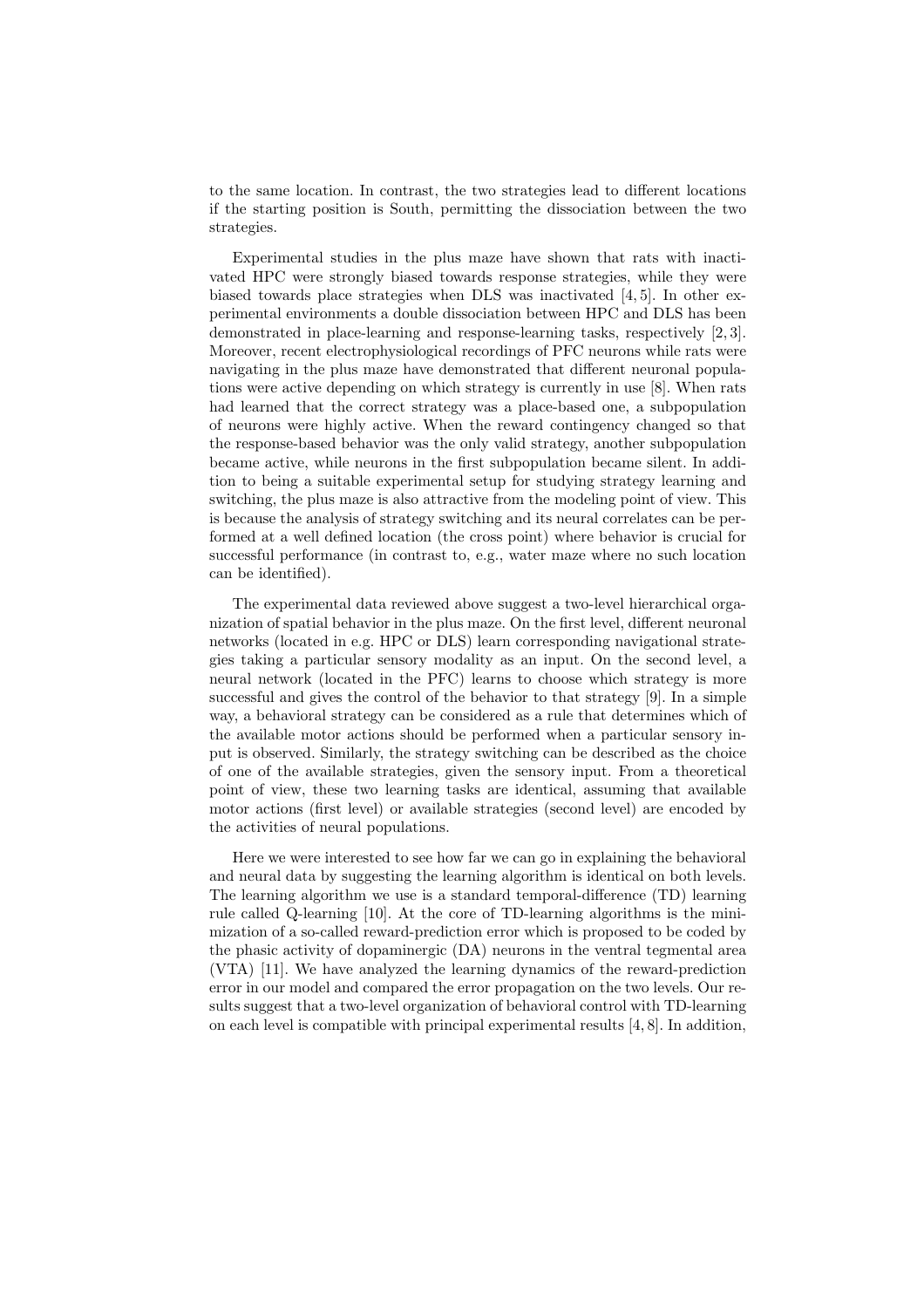our model generated testable predictions concerning differences in DA signaling between HPC and PFC.

## 2 Model

## 2.1 Experimental setup

The simulated plus maze (Figure 1A) had distance  $L$  between the ends of the opposite arms (in arbitrary units, see all parameter values in Table 1). Arms S and N were used as starting positions, while arms W and E as rewarded (goal) locations. Simulated rats were initially trained to learn either one of the two response tasks (Figures 1B,D) or one of the place tasks (Figures 1C,E). After a certain number of trials, the task contingencies changed leading to strategy reversals or strategy switches. A strategy reversal was defined as the change from one response task to another (e.g. from 'turn right at the cross point' to 'turn left at the cross point'), or from one place task to another (e.g. from 'go east from the cross point' to 'go west from the cross point'). A strategy switch occurred when a response task changed to a place task, or a place task changed to a response task. On each trial, a simulated rat was released from either South or North arms in a pseudo-random order. When starting from the South (North) arm, entrance to the North (South) arm was blocked at the center. Upon reaching the goal arm, the rat was given reward  $R_t = R$  (see Equation 3 below) and a new trial started. An attempt to backtrack, or reaching the arm opposite to the goal arm resulted in  $R_t = 0$  and starting a new trial (backtracks were not counted as trials). For wall hits  $R_t = 0$ .



Fig. 1. Experimental setup. A. Plus maze. B-E. Learning tasks testing response strategies (B,D) and place strategies (C,E). In (B,C) and (D,E) lower paths are consistent, while upper paths are inconsistent.

#### 2.2 Learning equations

Basic learning equations implemented standard Q-learning algorithm [10] in which states and actions were encoded in the firing rates of activities of arti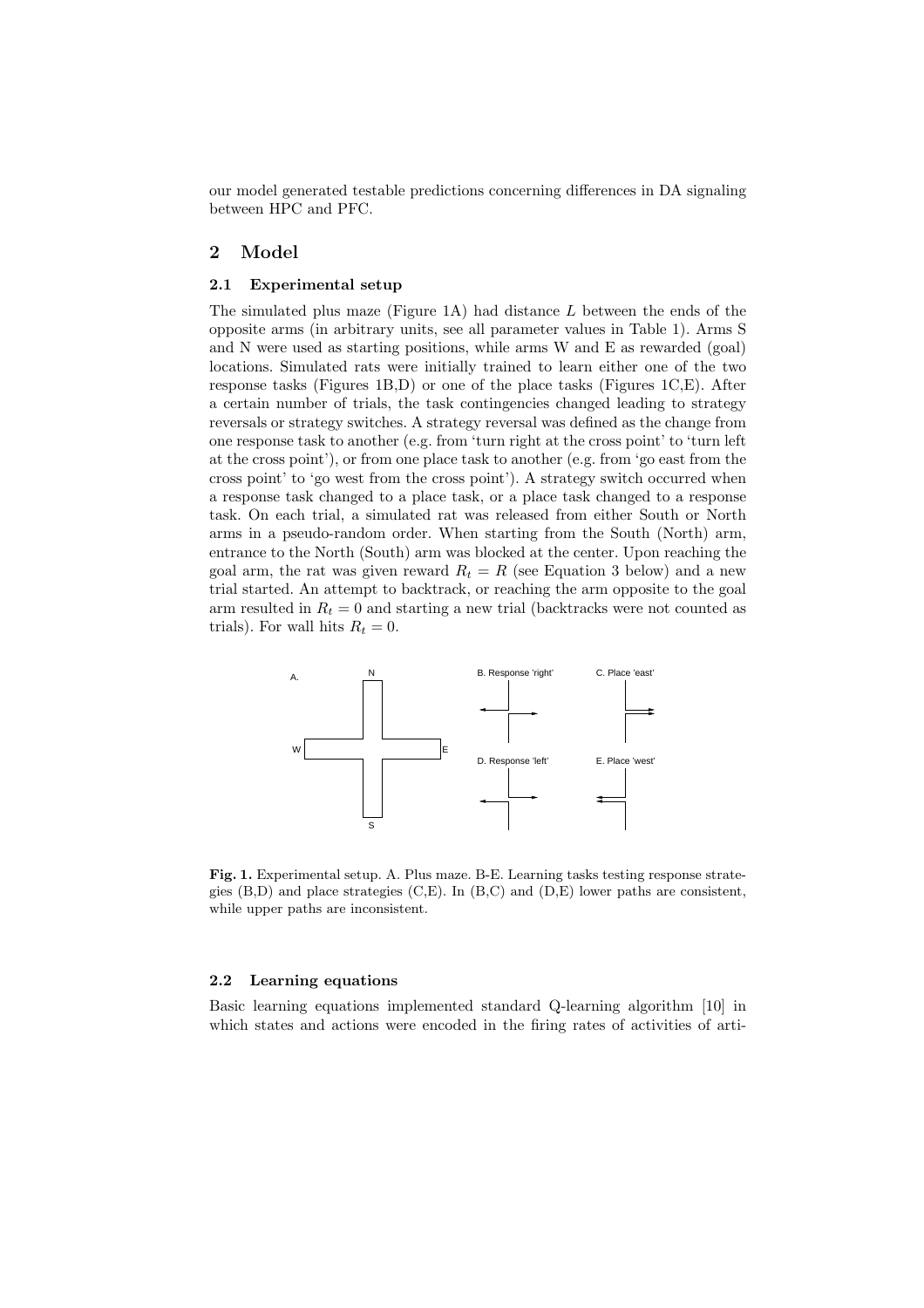ficial neurons [12, 13]. More precisely, a state  $s_t$  at time t was represented by the activities of state units  $r_i^{\text{state}}(t)$ , which projected via connections with weights  $w_{ij}$  to action units with activities  $r_i^{\text{action}}$ :

$$
r_i^{\text{action}}(t) = \sum_j w_{ij} r_j^{\text{state}}(t)
$$
 (1)

Each action unit i represented an action  $a_i$  available in the state  $s_t$ . Activity of an action cell (Equation 1) was interpreted as the Q-value  $Q(s_t, a_t)$  of performing action  $a_t$  at state  $s_t$ . In the present notation, symbol  $a_i$  denotes *i*-th action available at the current state, while  $a_t$  denotes the action actually chosen at time t from the available actions, thus  $\forall t \exists i : a_t = a_i$ .

According to the reinforcement learning theory, true action values on subsequent time steps should be related as  $Q(s_t, a_t) = R_t + \gamma Q(s_{t+1}, a_{t+1}),$  where  $\gamma$ is the discount factor for future rewards. During learning, the weights  $w_{ij}$  were adjusted on each time step so as to enforce this relationship:

$$
\Delta w_{ij}(t) = \eta \delta(t) e_{ij}(t) \tag{2}
$$

where  $\eta$  is the learning rate,

$$
\delta(t) = R_t + \gamma Q^*(s_t, a_t) - Q(s_{t-1}, a_{t-1})
$$
\n(3)

is the reward prediction error and  $e_{ij}(t)$  is the eligibility trace that represents the memory of past actions. The eligibility trace of a synapse [10] was increased each time the synapse had participated in generating a movement, i.e.  $e_{ij}(t + 1) =$  $e_{ij}(t) + r_j^{\text{state}}$  if action  $a_i$  was performed at time t. All eligibility traces decayed with time according to  $e_{ij}(t+1) = \gamma \lambda e_{ij}(t)$ , where  $0 < \gamma, \lambda < 1$ . In Equation 3,  $Q^*(s_t, a_t) = \max_i \widetilde{Q}(s_t, a_i)$  is the Q-value of the optimal action at state  $s_t$ .

Outcomes of different actions at different states need to be explored in order to learn action values. Exploration was ensured by choosing actions stochastically in each state using softmax algorithm, i.e. the probability of choosing action  $a_i$ at time t was calculated according to  $p(a_t = a_i) = \exp(\beta a_i) / \sum_i \exp(\beta a_i)$  with  $\beta$  as a constant parameter.

| Maze length $L$                                                 | 7.01       |
|-----------------------------------------------------------------|------------|
| Size of input populations $N_{\text{pc}}$ , $N_{\text{ac}}$     | 13         |
| Q-learning parameters $\gamma$ , $\lambda$                      | 0.9        |
| Reward for reaching the goal $R$                                | 10.0       |
| Learning rate $\eta$                                            | 0.05       |
| Softmax parameter $\beta$ (selection network/strategy networks) | 4.0<br>1.0 |
| Place field width $\sigma$                                      | 0.4        |

Table 1. Model parameters.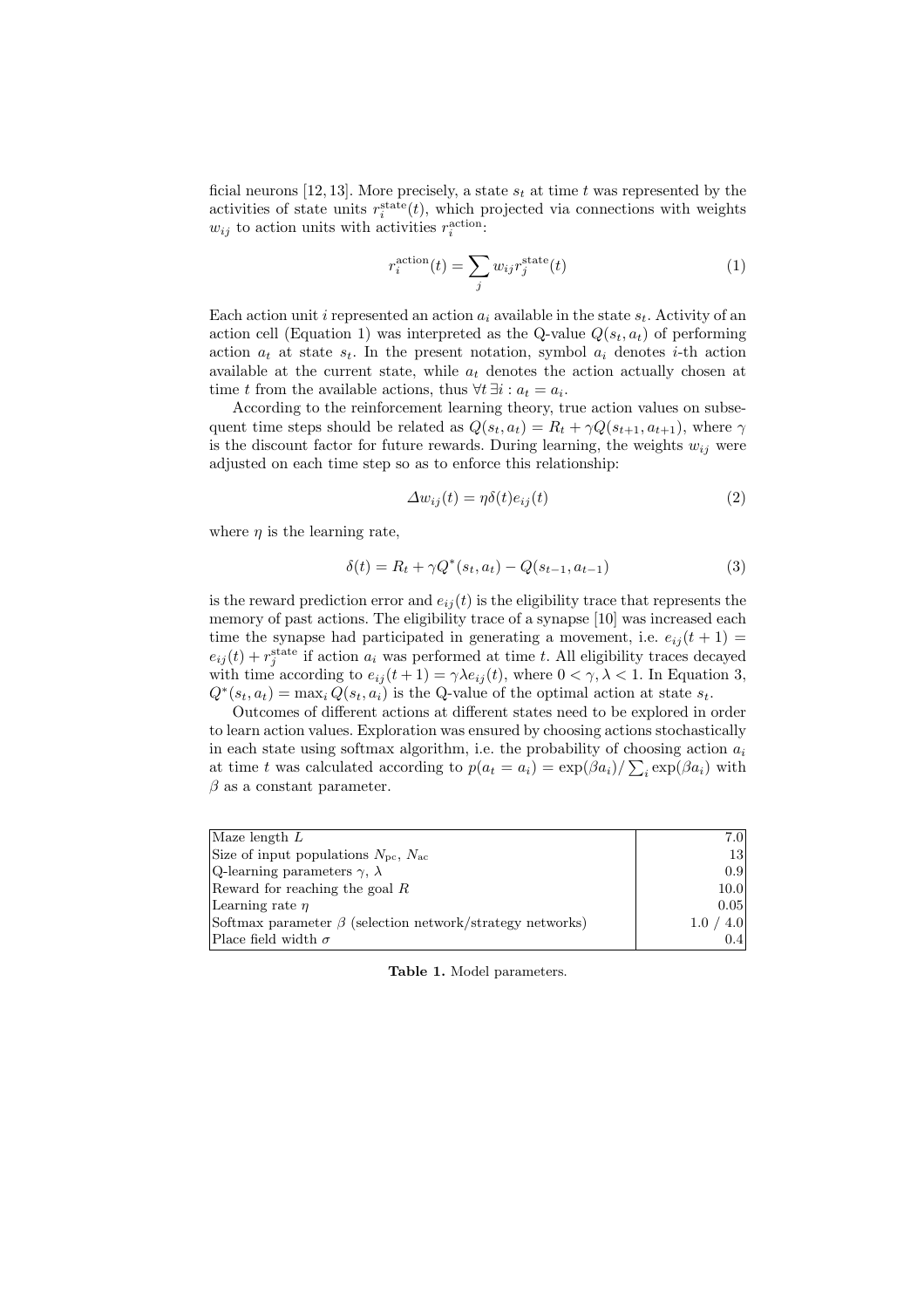#### 2.3 Place learning

Place strategy learning was implemented as follows. States  $s_t^P$  were encoded in the activities of  $N_{\text{pc}}$  place cells with Gaussian spatial receptive fields, centers of which were distributed uniformly over the environment. More precisely, the activity of place cell j was calculated as  $r_j^{\text{P}} = \exp(-d_j^2/2\sigma^2)$ , where  $\sigma$  is the width of receptive field and  $d_j$  is the distance between the position of the simulated animal in the maze and the center of the j-th receptive field. Place cells projected to place-action cells  $a_i^P$  with weights  $w_{ij}^P$ . Four place-action cells coded for movements in allocentric directions East, West, North and South. Activity of a place-action cell was calculated according to Equation 1, and the weights were updated using Equation 2 on each time step.

## 2.4 Response learning

In order to implement the response strategy, states  $s_t^{\rm R}$  were encoded in the activities of  $N_{\rm sc}$  sensory cells that coded for the presence of walls around the simulated rat. All sensory cells were divided into four subpopulations coding for the space in front of the rat, left from the rat, right from the rat and behind the rat, respectively. Presence or absence of a wall at a specified egocentric direction from the rat (and hence the ability to move in this direction) was encoded by setting activities  $r_j^{\rm sc}$  of the corresponding sensory cells to 0 or 1, respectively. Sensory cells projected to response-action cells  $a_i^R$  with weights  $w_{ij}^{\text{R}}$ . Four response-action cells coded for movements in egocentric directions Forward, Leftward, Rightward and Backward. Activity of a response-action cell was calculated according to Equation 1, and the weights were updated using Equation 2 on each time step.

# 2.5 Strategy-selection learning

In order to implement the selection between strategies, states  $s_t^S$  were encoded in the combined activities of  $N_{\text{pc}}+N_{\text{sc}}$  input cells from place and response strategy networks. An intuition for this particular choice of input is the following: given all available information at the current state, the selection network decides which strategy should be chosen to take control over behavior. Input cells projected to strategy-selective (action) cells  $a_i^{\rm S}$  with weights  $w_{ij}^{\rm S}$ . Two strategyselective cells coded for place and response strategies, respectively. Activity of a strategy-selective cell was calculated according to Equation 1, and the weights were updated using Equation 2 on each time step.

## 3 Results

Learning performance was estimated by calculating the mean number of failures across training trials, for strategy switches and for reversals (Figure 2). A trial was defined as a failure if the simulated rat did not reach the goal arm at the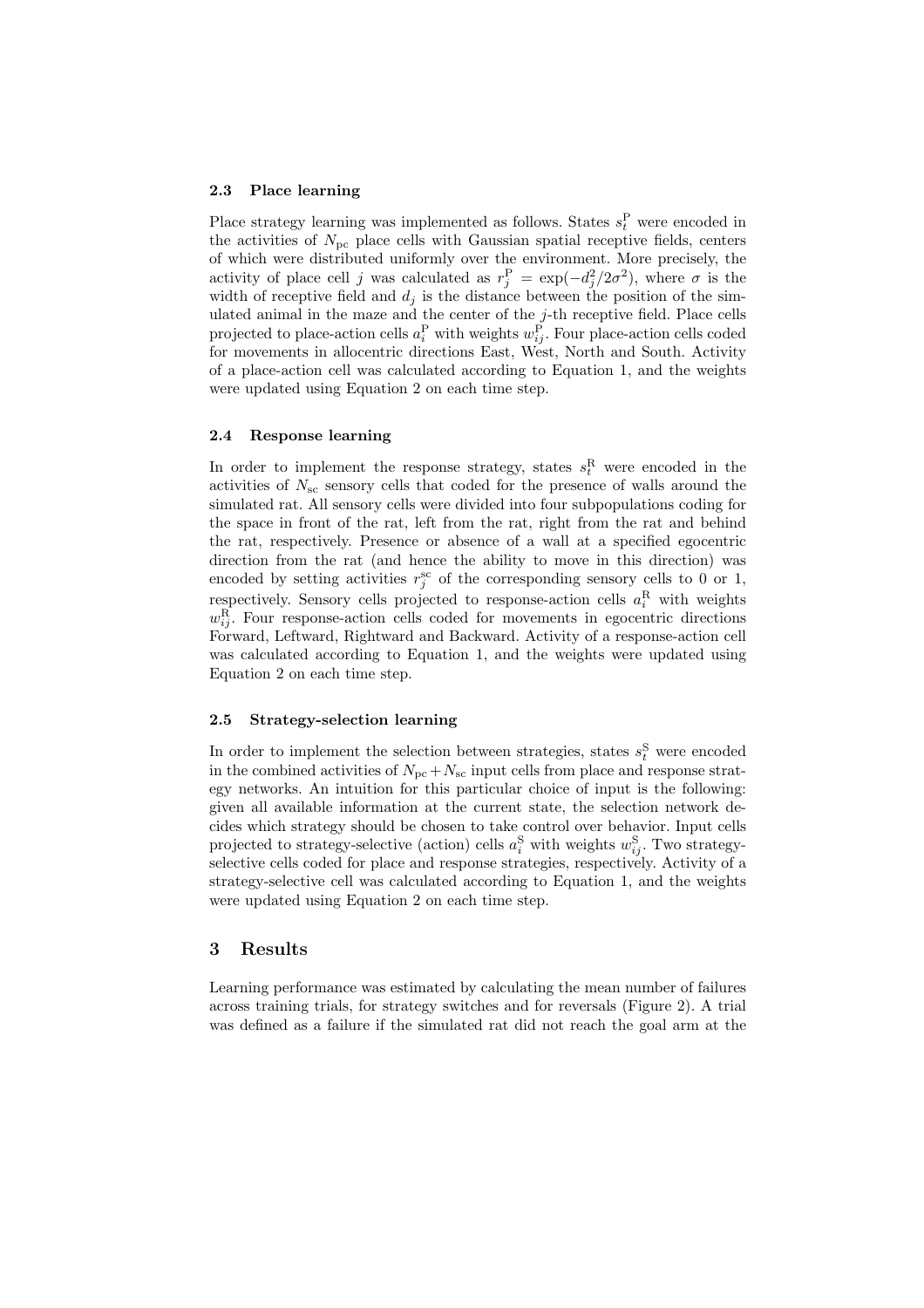

Fig. 2. Model performance during strategy switches (A,B) and reversals (C,D). Black lines show the mean number of failures as a function of trials. Red solid and dotted lines show mean trial number  $\pm$  SD at which the criterion was reached (see text).

end of trial. Criterion of 80% of correct trials in the last 40 trials [8] was reached within less than 100 trials for switches and reversals (red solid lines in Figure 2). For the purposes of subsequent analysis, we defined 'before' phase as the period between the trial in which the criterion was reached for the first time and the trial where task contingencies changed; 'after' phase corresponded to the period after the trial when the criterion was reached after the contingency change and until the end of training (see Figure 2).

We analyzed the activity of strategy-selective neurons during behavior. The focus was on the activity at the choice point of the simulated maze, since only at this position the differences in the activities is crucial for successful performance. During switches from response to place strategy, the response-strategy neuron was significantly more active than the place-strategy neuron during 'before' phase, while the activity pattern reversed during the 'after' phase (Figure 3A). In the model, this is a consequence of the fact that for a reward contingency corresponding to response strategy, place strategy is able to correctly predict reward only in approximately half of the trials. Conversely, when the contingency corresponds to the place strategy, reward predictability of the response strategy is only about half of that of the place strategy.

The activity of the strategy selective neurons in our model resembled the persistently changing cells recorded by Rich & Shapiro (2009) [8] ( $\approx$ 24% of all cells recorded from PFC during strategy switches). Persistently changing cells were defined as cells that fired at significantly different rates during the 'before' and 'after' phases.

The advantage of the experimental setup used by Rich & Shapiro (2009) is that the selectivity of neural activity to a particular strategy can be dissociated from the selectivity to other behavioral variables. To clarify this idea, consider all trials started in e.g., North position (see Figure 1). When switching from,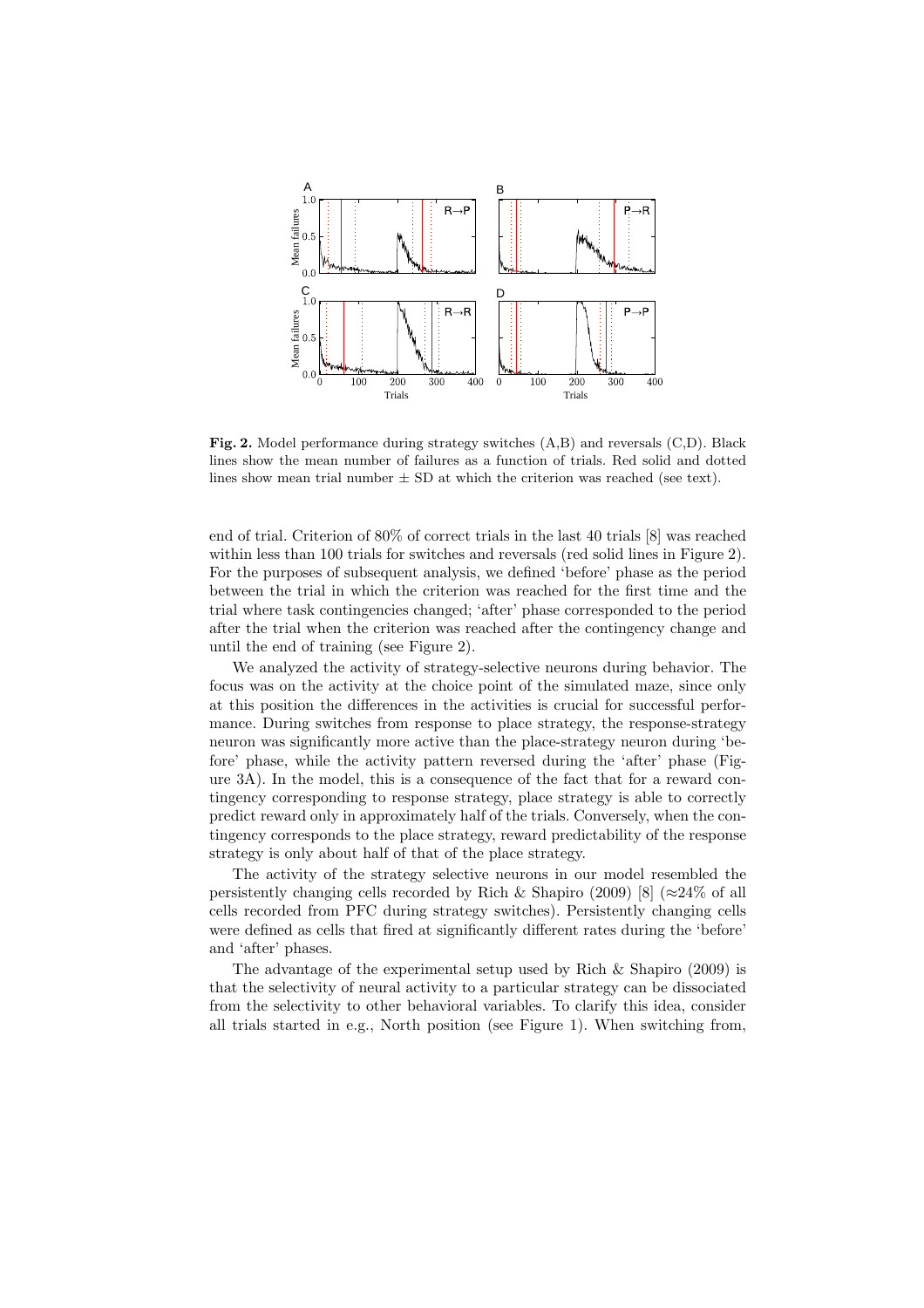

Fig. 3. Activity of the response-strategy (blue) and place-strategy (red) cells during switches (A-D) and reversals (E,F). A. Cell activity during reversal from response ('left') to place ('east') task. B. The same data as in A, but only successful trials from position N are shown (i.e., only for consistent paths). C,D. Activity of the responsestrategy neuron during the 'before' phase (C) and of the place strategy neuron during the 'after' phase (D). The neural activities are grouped according to starting positions. E,F. Cell activity during response (E) and place (F) reversal.

e.g., response strategy 'turn left' to place strategy 'go east', the 'north-to-east' path remains to be a valid (or consistent) path, in spite of being controlled by another strategy. In contrast, the 'south-to-west' path which was a valid path before the switch, becomes invalid (or inconsistent) after the switch. Therefore, in order to show that putative strategy-selective neurons respond specifically to strategy switches, but not to other behavioral and motor variables, one has to demonstrate that these neurons change their activity while the rat runs along the consistent path before and after the switch. This is true for strategy-selective cells in our model. In spite of the fact that on the consistent paths the simulated rats made the same turns before and after the switch, these turns were controlled by the response strategy before the switch and by the place strategy after the switch. The change in strategy is reflected by the corresponding change in the firing rate of strategy-selective cells in our model (Figure 3B).

Conversely, putative strategy-selective neurons should fire with similar rates when strategy remains the same but behavior changes (e.g. when starting from the opposite arms of the maze). This is so in our model, as demonstrated by similar rates of response-strategy cell before the switch, when starting from different starting positions (Figure 3C). The same is true for the place-strategy cell after the switch (Figure 3D).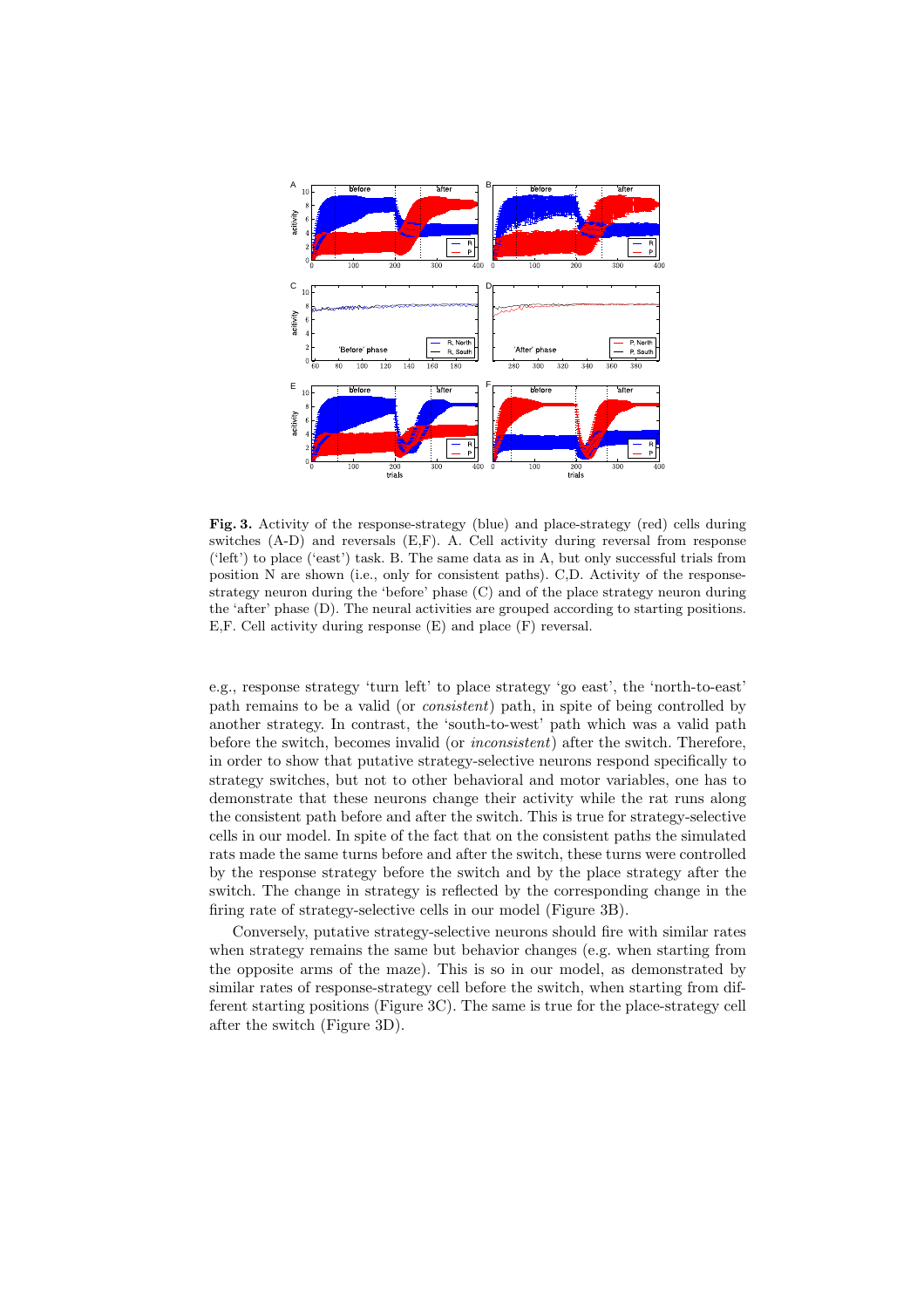Finally, putative strategy-selective neurons should be sensitive to changes in strategy, but not to changes in reward contingency when the strategy remains the same (as in reversals, [8]). Thus, if paths and contingency change, but strategy remains the same, as in reversals, strategy-selective neurons should fire with similar rates after the change in contingency. This is indeed so in our model, since the response-strategy cell fired with similar rates during the 'before' and 'after' phases in response reversal (Figure 3E); similarly, the place-strategy cell fired with similar rates before and after spatial reversal (Figure 3F). This is in contrast to the case when contingency, paths and strategy change, where neurons change significantly their rates as shown in Figure 3A (the figure is similar in the case of switch from place to response strategy, not shown).

These results suggest that different strategies are indeed encoded in the activities of the strategy-selective cells in our model, in a manner resembling the strategy encoding by the rat PFC neurons [8]. It is interesting to see what predictions can be derived from this simple model. The principal feature of the TD learning algorithm that is used in our model to learn strategies and strategy selection is the reliance on the reward-prediction error  $\delta$  (Equation 3). Reinforcement learning theory predicts that in the beginning of learning the reward prediction error is maximal near the goal, while it propagates to states further from the goal with training. Schultz (1998) suggested that DA neurons in the VTA encode reward prediction error and has shown that the DA signal is maximal at the reward presentation in the beginning of training, while it is maximal at the presentation of a goal-predicting cue at the end of training [11]. We thus looked at the differences in reward propagation dynamics in different levels in our model.

In order to describe the reward propagation dynamics, we measured the evolution across trials of the mean distance between the location where  $\delta$  was maximal and the goal location for the place-strategy network and selection network during stable performance session (i.e., 400 trials with the goal always located in the same arm). According to the theory of reward signaling by DA, the distance should increase with learning and reach, by the end of training, the states farthest from the goal. In agreement with this theory, we found that the peak of reward-prediction error in the place-strategy network propagated to the starting position with training (Figure 4A, red line). In contrast, error propagation in the selection network was limited by the choice point of the plus maze (Figure 4A, black line), due to the influence of the response strategy. Thus, the general testable prediction derived from our model is that propagation of the peak DA signal in the prefrontal cortex will be limited by the choice point of the maze.

# 4 Discussion

We presented a simple model of strategy switching in the plus maze in which place and response strategies, as well as selection between those strategies, are learned using standard Q-learning TD algorithm. The architecture of the model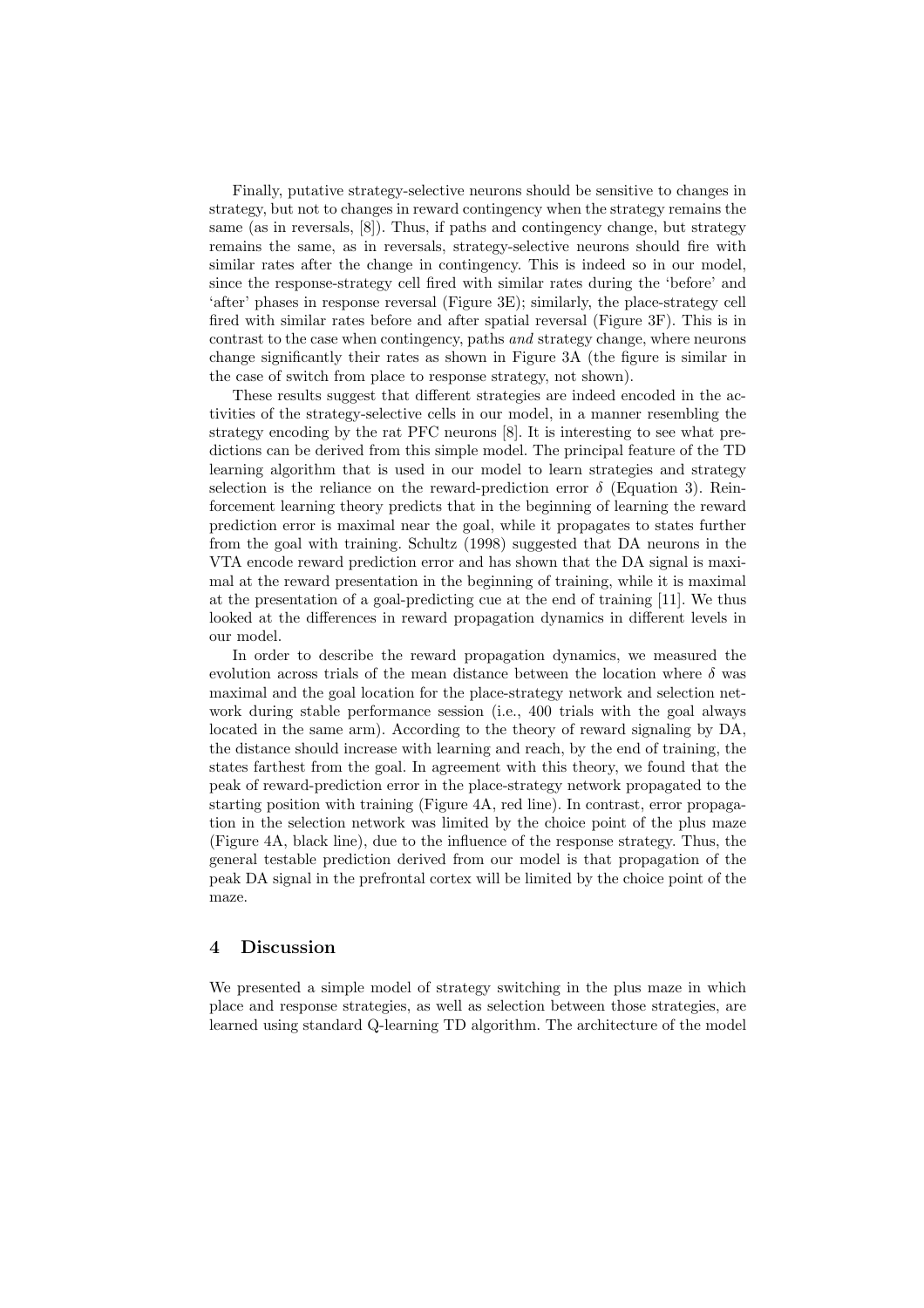

Fig. 4. A. Evolution of the distance between peak  $\delta$  location and the goal across trials for place-strategy network (red) and strategy-selection network (black). B. Evolution of Q-values of the response strategy (blue) and place strategy (red) across trials. For this simulation, we decreased the learning rate to  $\eta = 0.001$  in order to minimize the influence of noise. The starting position (south) and goal location (north) were constant for all trials.

can be directly mapped to the architecture of neuronal networks implicated in navigation. In spite of its simplicity, the model has been able to learn successfully spatial reversals, response reversals and strategy switches in the simulated plus maze task. The learning time was comparable to the learning time of real rats in behavioral experiments [8]. Moreover, activities of strategy-selective cells in the selection model were similar to those of strategy-selective biological neurons recorded from the PFC of behaving rats. In addition, a testable prediction concerning DA signaling in the PFC has been derived from our modeling results.

There are several limitations of the presented model in relation to available experimental data concerning the role of prefrontal cortex in behavior. First, it is known that strategy switches and reversals in the plus maze are mediated by different subareas of the prefrontal cortex, medial PFC (mPFC) and orbito-frontal (OFC) cortex, respectively [6, 7]. Moreover, there is experimental evidence suggesting hierarchical organization of these two subareas [14]. In our model, both switches and reversals are learned within a single network which can be considered as a combined model of mPFC/OFC. We will address the differential roles of mPFC and OFC in future versions of the model. Second, it has been shown that when rats were trained to perform multiple strategy switches, lesions to mPFC did not impair switching performance after the third switch. These data suggest that by the third switch rats acquired a mPFC-independent strategy (possibly depending on reactive or habitual mechanisms) which allowed them to immediately switch strategy when reward was not obtained in the predicted location. Our model can not explain these data, since from the point of view of the selection network all switches are identical. Finally, our model is only partially consistent with the data suggesting that place strategy is preferred early in training, while this preference shifts towards response strategy with prolonged training [4]. In Figure 4B, we plot the evolution of the Q-values for the response and place strategies (which are equal to the activities of strategy-selective cells in the selection network) across trials. The Q-value for the response strategy at the asymptote of training is higher than that for the place strategy, consistent with the preference for the response strategy after overtraining. However, this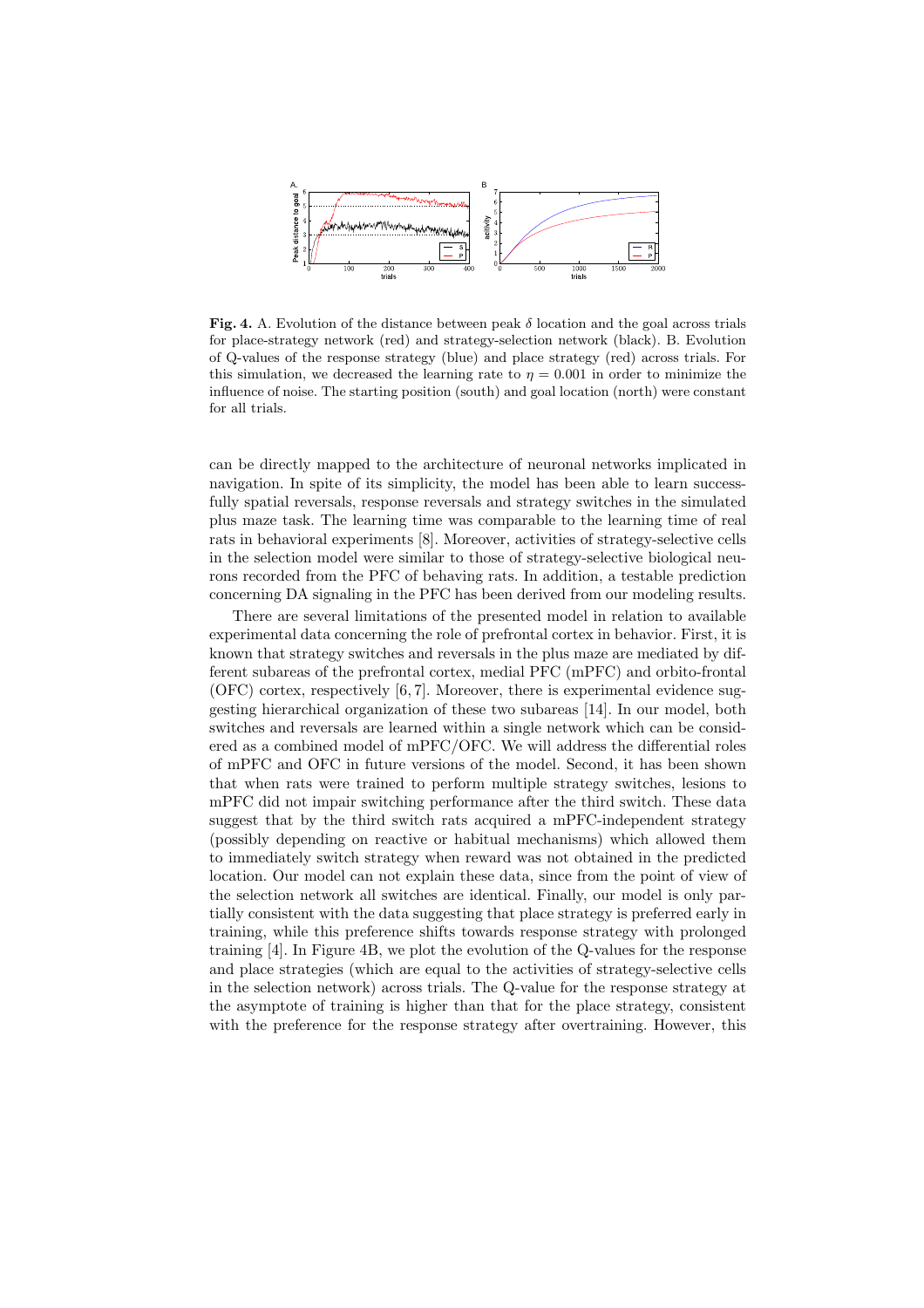result is the consequence of the particular model of the sensory input that we chosen for the response-strategy network and hence is not general enough to provide a valid explanation for the experimental data. A more detailed model of sensory (see, e.g. [13]) input may be required to make a stronger claim.

The architecture of the model presented here is similar to a model proposed previously [15, 16]. However, the learning algorithm is substantially simplified and is identical in the strategy learning networks and in strategy selection network, greatly simplifying the analysis of the model. In addition, we provide a comparison between strategy selective neurons in our model with new data from experimentally recorded mPFC neurons.

## References

- 1. Arleo, A., Rondi-Reig, L.: Multimodal sensory integration and concurrent navigation strategies for spatial cognition in real and artificial organisms. J Integr Neurosci 6 (2007) 327–366
- 2. White, N.M., McDonald, R.J.: Multiple parallel memory systems in the brain of the rat. Neurobiol Learn Mem. 77 (2002) 125–184
- 3. Packard, M.G., Hirsh, R., White, N.M.: Differential effects of fornix and caudate nucleus lesions on two radial maze tasks: evidence for multiple memory systems. J Neurosci 9 (1989) 1465–72
- 4. Packard, M.G., McGaugh, J.L.: Inactivation of hippocampus or caudate nucleus with lidocaine differentially affects expression of place and response learning. Neurobiol Learn Mem. 65 (1996) 65–72
- 5. Chang, Q., Gold, P.E.: Intra-hippocampal lidocaine injections impair acquisition of a place task and facilitate acquisition of a response task in rats. Behav Brain Res 144 (2003) 19–24
- 6. Ragozzino, M.E., Detrick, S., Kesner, R.P.: Involvement of the Prelimbic-Infralimbic areas of the rodent prefrontal cortex in behavioral flexibility for place and response learning. J Neurosci. 19 (1999) 4585–4594
- 7. Rich, E.L., Shapiro, M.L.: Prelimbic/infralimbic inactivation impairs memory for multiple task switches, but not flexible selection of familiar tasks. J Neurosci. 27 (2007) 4747–55.
- 8. Rich, E.L., Shapiro, M.: Rat prefrontal cortical neurons selectively code strategy switches. J Neurosci. 29 (2009) 7208–19.
- 9. Miller, E.K., Cohen, J.D.: An integrative theory of prefrontal cortex function. Annu. Rev. Neurosci. 24 (2001) 167–202
- 10. Sutton, R., Barto, A.G.: Reinforcement Learning An Introduction. MIT Press, Cambridge, MA (1998)
- 11. Schultz, W.: Predictive reward signal of dopamine neurons. J Neurophysiol. 80 (1998) 1–27
- 12. Arleo, A., Gerstner, W.: Spatial cognition and neuro-mimetic navigation: A model of hippocampal place cell activity. Biol Cybern 83 (2000) 287–299
- 13. Sheynikhovich, D., Chavarriaga, R., Strösslin, T., Arleo, A., Gerstner, W.: Is there a geometric module for spatial orientation? Insights from a rodent navigation model. Psychol Rev. 116 (2009) 540–566
- 14. Young, J.J., Shapiro, M.L.: Double dissociation and hierarchical organization of strategy switches and reversals in the rat PFC. Behav Neurosci. 123 (2009) 1028– 1035